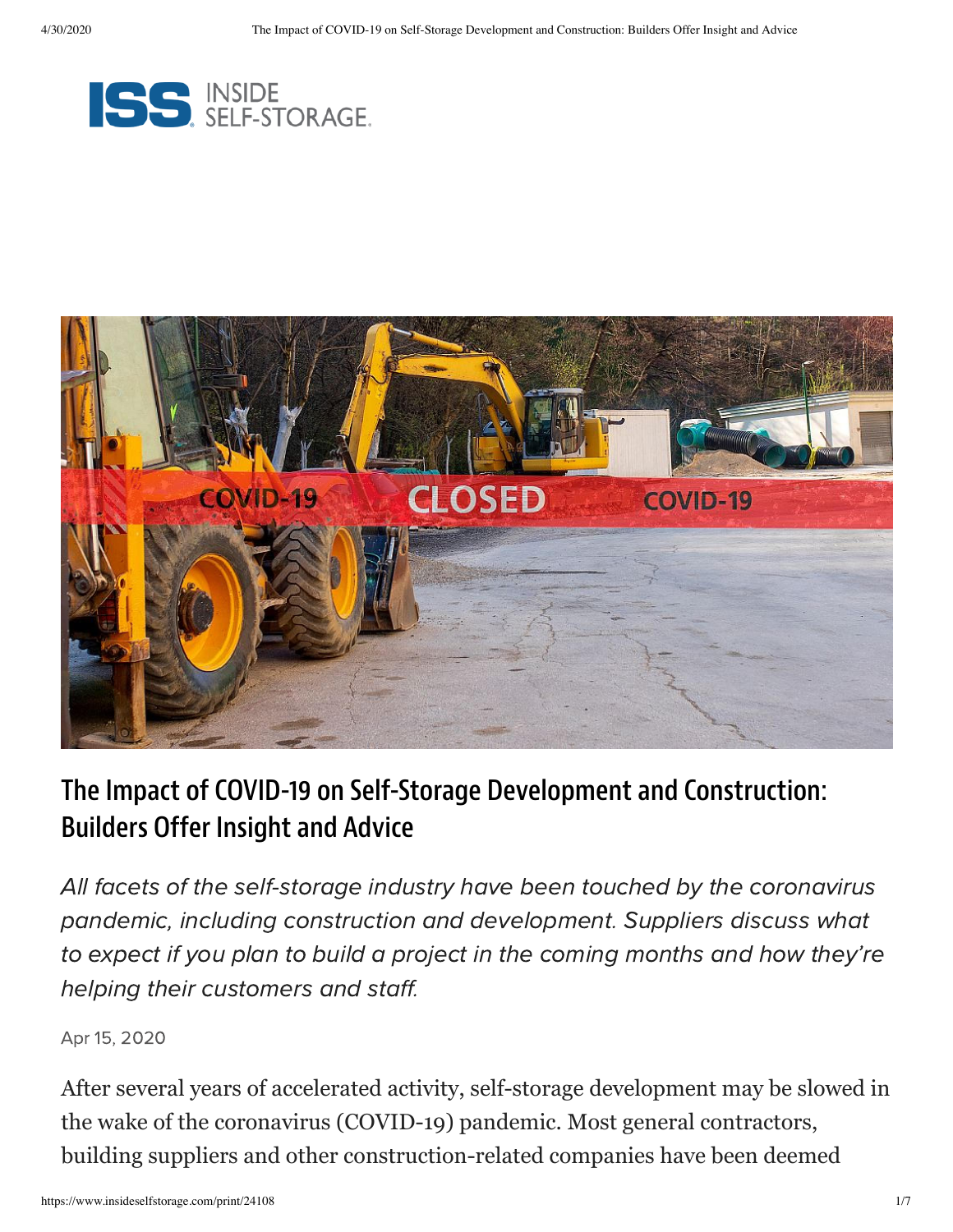essential trades and continue to operate; but interruptions to municipal processes could delay or even cripple projects. Anyone building self-storage must also be prepared for an increase in materials costs, delays in product delivery, shortages in labor and complications in financing.

**Inside Self-Storage** turned to several industry suppliers to gauge how business might be affected in the coming months. Read their advice as well as how they're supporting employees and customers.

## How might self-storage development and construction be affected by the crisis?

On the bright side for developers, land-purchase offers that were significantly below the asking price and rejected last month [February] are now being accepted. And if you have cash and are willing to close with just a 60-day due-diligence period, without a design and approval-option times, there'll be even more land opportunities at reasonable prices.

There are four major development unknowns at this time: regulatory approval timeframes, banking, and the availability of materials and workers. Many municipal staff will be at skeleton levels so reviews, approvals and construction inspections will be delayed until the COVID-19 extreme social distancing is cancelled. If you're making land offers with an option to buy with design and approval times, you must add a clause that the option time will be increased by any municipal delays caused by COVID-19.

Of course, developers need to be in touch with their designers, manufacturers, contractors and bankers before making any offers, as things are very fluid. In any event, they must plan on much longer development and construction periods.

*―Marc Goodin, President, Storage Authority LLC, which operates self-storage facilities and offers franchise opportunities*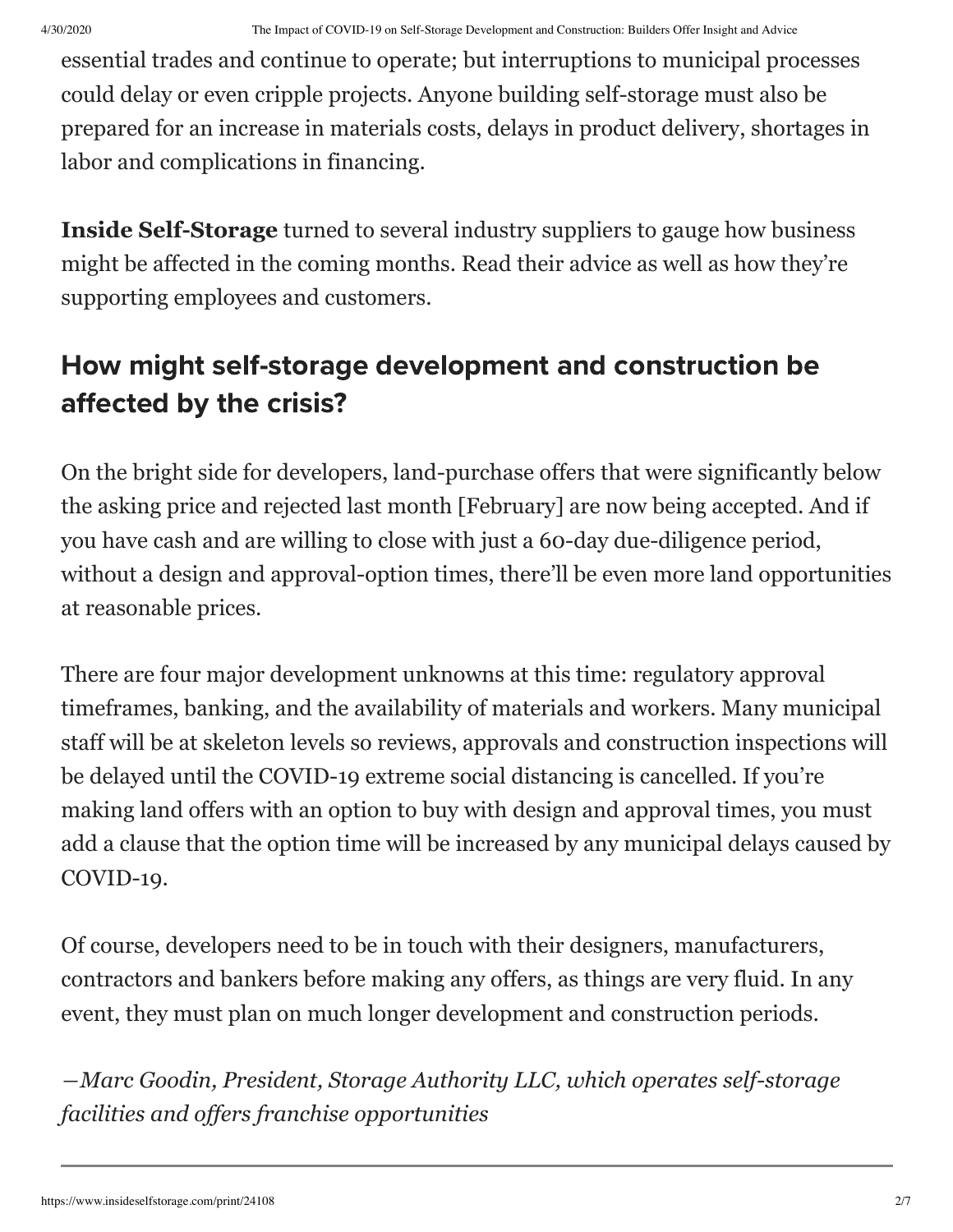I don't think anyone really knows how this will all shake out, or how it will affect our nationwide economic situation or the future of lending. What we do know as of this writing [March 24], is that in the markets in which we are active, construction of community infrastructure is considered essential work, and we remain optimistic about delivery of new projects.

I believe jobsite conditions are likely to change in response to protection and safety measures, but mass work stoppage in the construction sector seems to be a nonissue. As for future commercial development, we have to take at face value that the lending market is still in great shape and place some faith in the historical indicators that the self-storage market will remain strong, even in the face of a potential recession.

*―Angie M. Guerin, Vice President of Business Development, Mako Steel Inc., a nationwide designer, supplier and installer of self-storage buildings*

There are several ways the pandemic may affect storage-construction projects. There's a potential impact at nearly every step of the process. Going through the permit process is arduous in the best of times. When government offices are shut down to prevent virus spread, it can impact the timeline or ability for developers to get building permits. Aside from that, many projects require zoning or architectural review-board approval. These are often public meetings, so when these meetings are cancelled, approvals can't happen.

Financing could prove to be another obstacle. Lending standards were already tightening due to saturation concerns in many markets. The overall financial instability may create problems for some developers. Many have other businesses or day jobs in addition to their self-storage investment, and we expect to see more of the hardships from those areas spill into this industry. Already one developer, whose primary business is restaurant ownership, has put his self-storage project on hold due to loss of income from his restaurant operations.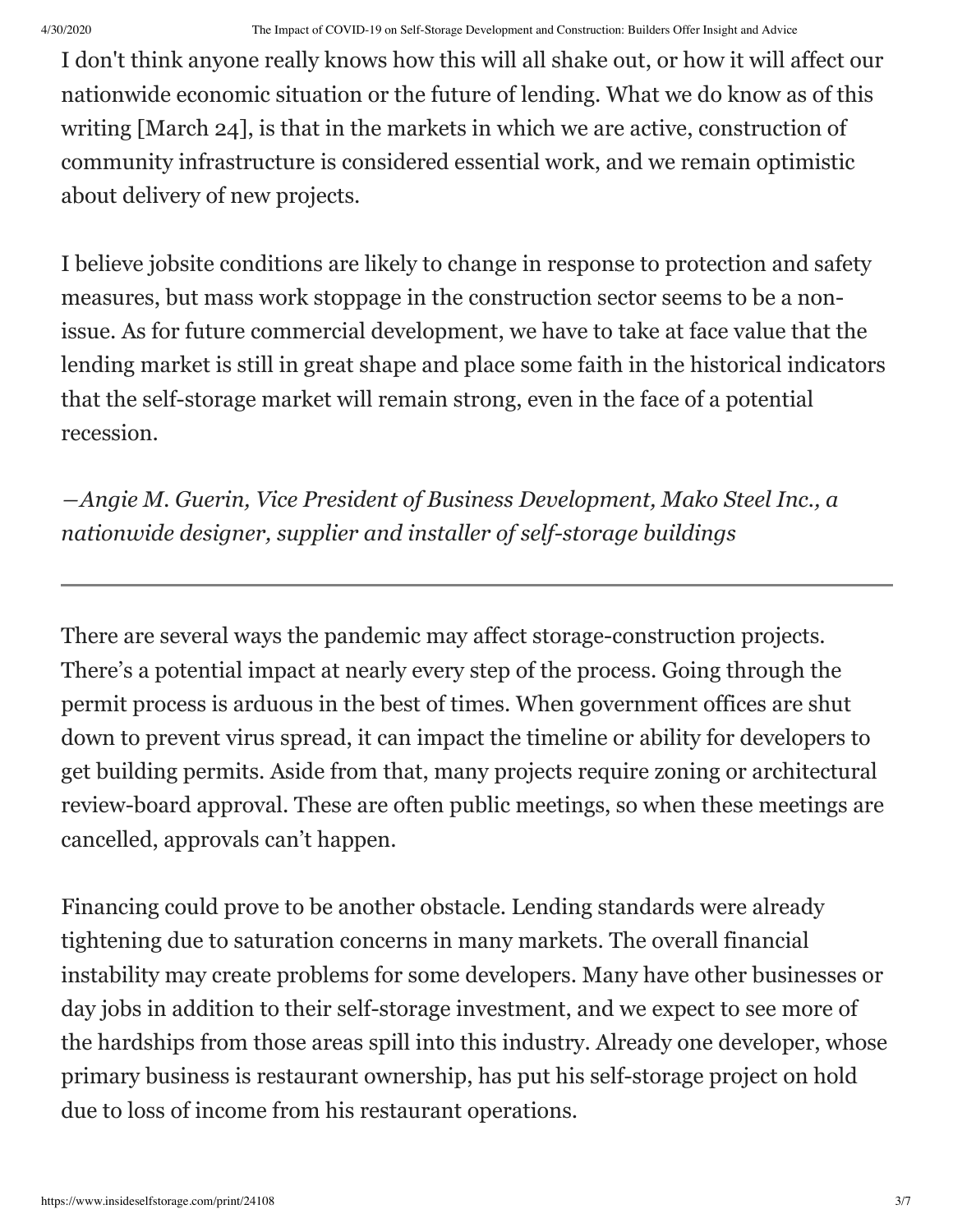For those projects at the construction stage, we haven't seen disruptions related to materials supply. Manufacturing of construction materials is an essential business in most areas. Likewise, shipping of materials hasn't become a problem yet for domestic clients. Labor to assemble buildings could be a problem in the future, as most metal-building erectors are very specialized in their trade and travel to jobsites. If hotels aren't available or travel becomes restricted, this may cause delays.

*―Steve Hajewski, Marketing Manager, Trachte Building Systems, which designs, manufactures and erects pre-engineered and customized steel self-storage systems*

## What is your company doing to protect and assist staff and clients?

It's pretty simple: We're practicing extreme social distancing and doing our work from home and on the phone. It's always been nice to meet people face-to-face but now realtor, design, construction meetings, etc., are on the phone or via the Zoom video-conferencing platform.

When we or our franchisees are driving to check land, we're doing it alone. Same goes for construction site walks. Instead of meeting new franchise prospects face-toface and having discover days in person, we're doing it online or via a series of FaceTime calls. Since not all our franchisees have the same experience, we take more time to review and ask questions about a given parcel or construction project at any given stage, so things aren't overlooked.

*―Marc Goodin, President, Storage Authority LLC, which operates self-storage facilities and offers franchise opportunities*

Our management team immediately implemented our governor's work-from-home initiative in the earliest days of this crisis, believing our employees and their families are truly our greatest asset. Fortunately, we're well-equipped to office from home, safely and securely, and continue to provide the highest level of service to our clients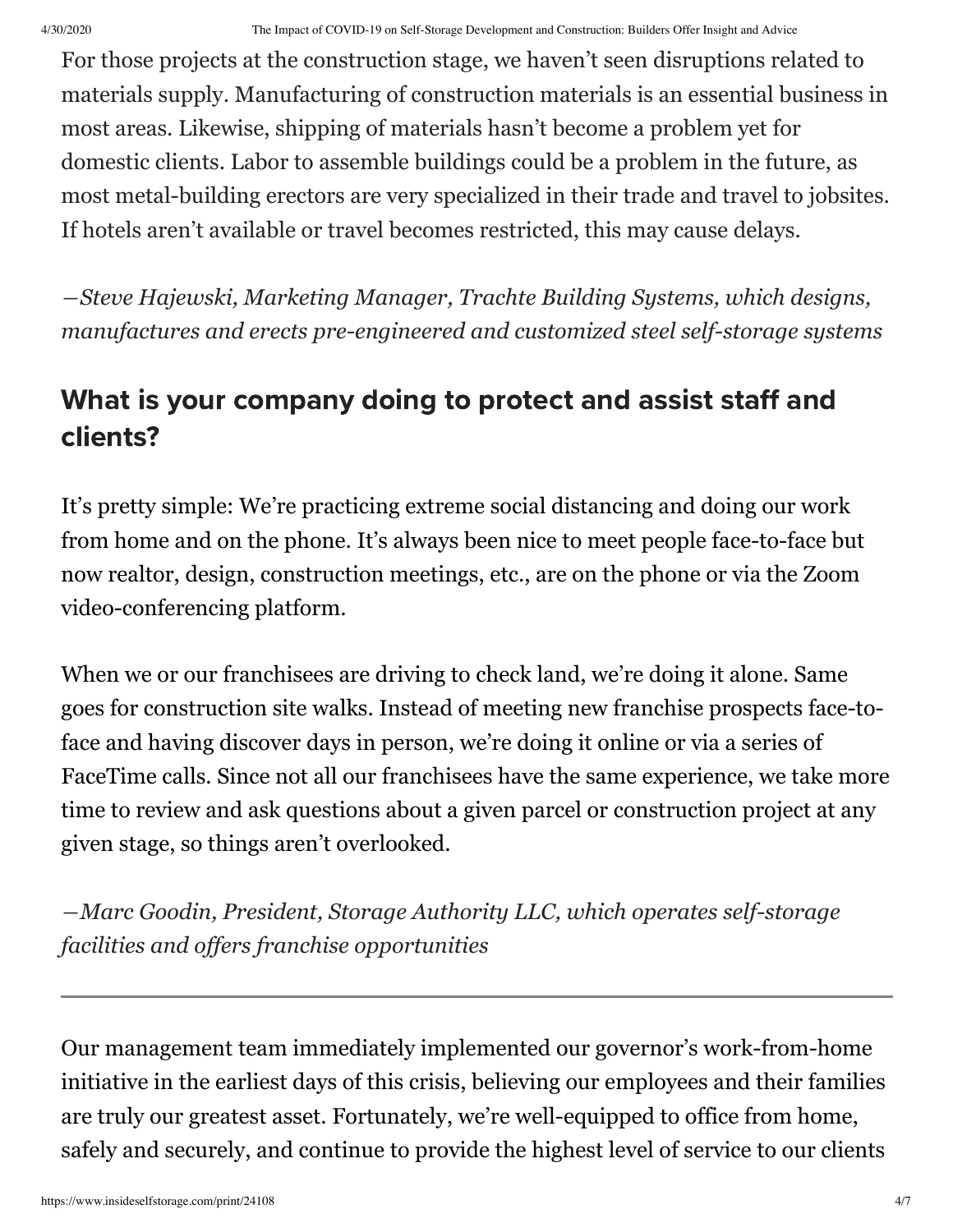While it isn't quite business as usual, our biggest hurdles right now are more likely to involve teaching our kids pre-algebra than running our business operations.

*―Angie M. Guerin, Vice President of Business Development, Mako Steel Inc., a nationwide designer, supplier and installer of self-storage buildings*

In March, we implemented polices to protect employees and most office staff shifted to working from home. Our company's IT department has done an excellent job of setting up remote access, and our phone systems were already capable of transferring incoming calls to cell phones. So, for the most part, our clients will see no change in how they do business with us.

As of March 25, Wisconsin mandated that all non-essential businesses be closed; however, our operations fall into the essential category. We've kept our factory open and are continuing to ship buildings and doors. Our shop is taking additional protections in disinfecting work surfaces and machinery. In additional to isolating by distance, we're using our three shifts to spread out work and isolate workers from each other.

To accommodate customer needs, our logistics and regional managers are making every effort to be as flexible as possible with the shipping and manufacturing schedule. Throughout most of the country in the past year, wet weather had been wreaking havoc with construction schedules, so we're no strangers to adapting.

*―Steve Hajewski, Marketing Manager, Trachte Building Systems, which designs, manufactures and erects pre-engineered and customized steel self-storage systems*

## How do you anticipate the crisis will impact your business in the near and long term?

In the short term, it'll slow things down because there'll be a delay in getting approvals from the city until employees are back to work. So far, it hasn't impacted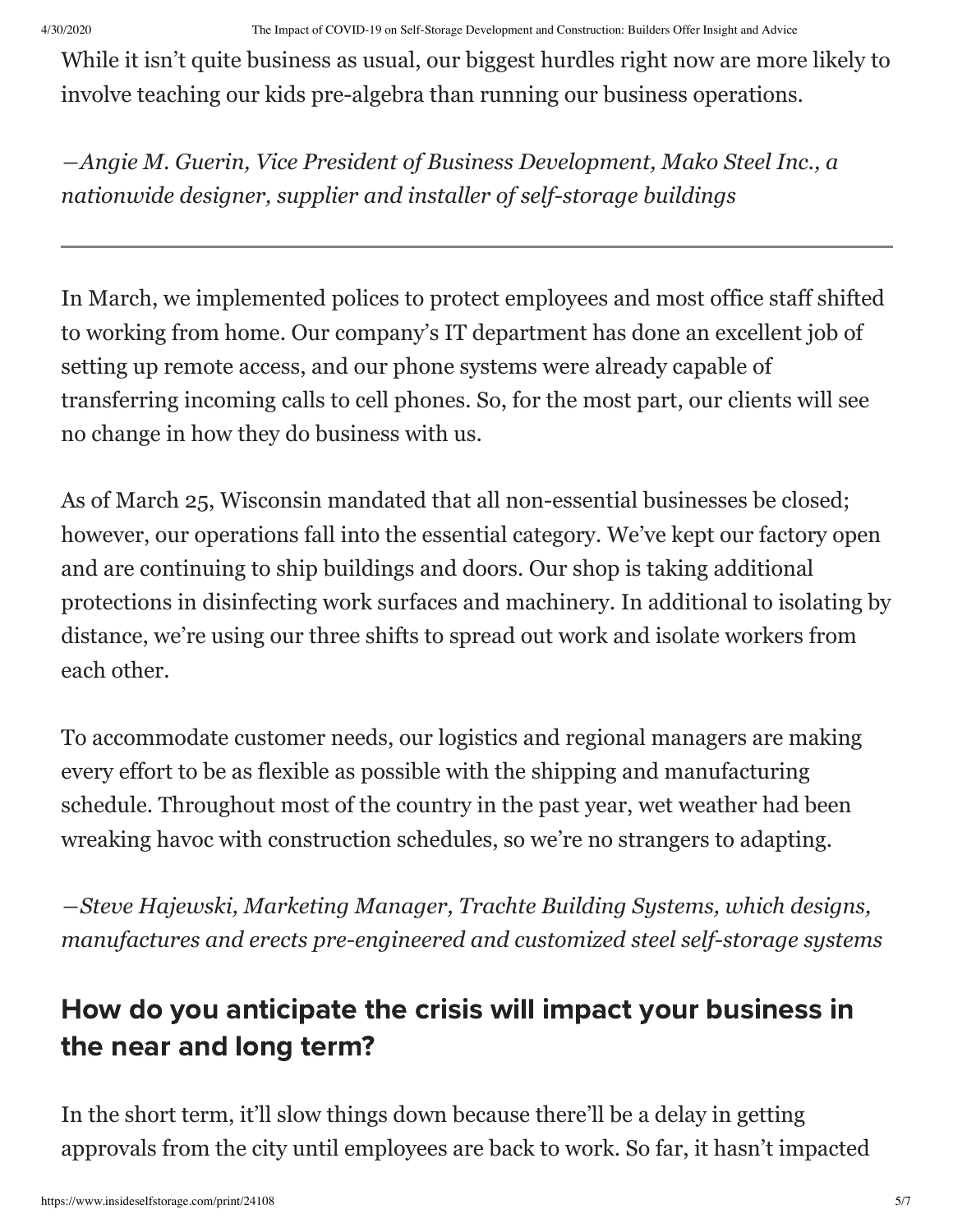loans for new projects, maybe because, in most cases, it'll be around a year before the construction is complete.

We're starting to see flexibility in land pricing, which is good for development. COVID-19 has caused a severe slowdown in many other businesses, so many potential new developers are delaying getting into the self-storage industry, as they're concentrating on their existing businesses full time. Some have a significant amount of savings in the stock market. With the market (or their own businesses) down, they aren't as willing to invest in new ventures.

This will lead to less development in 2020 and 2021, which is good for the whole industry. We'll continue to see a downward trend or at least a plateau in land pricing. Every year we see material supplies go up and I would expect that to continue, but we may see slightly lower overall construction costs as contractors sharpen their pencils, as there are fewer projects to bid on.

*―Marc Goodin, President, Storage Authority LLC, which operates self-storage facilities and offers franchise opportunities*

We'd be foolish to think the situation that's unfolding won't have an impact at all, but we also believe we're well-equipped to be flexible and nimble in the face of a crisis. We think the industry as a whole embodies those qualities as well. While we may have to get creative, no one loves a good challenge more than our team, the industry in which we operate, and the many clients we serve.

*―Angie M. Guerin, Vice President of Business Development, Mako Steel Inc., a nationwide designer, supplier and installer of self-storage buildings*

We may see the busy housing market dry up soon. Low mortgage rates may soften that blow, but when people are uneasy, they'll stop building homes. When the housing market cools, that'll reduce demand for self-storage. Other social disruption